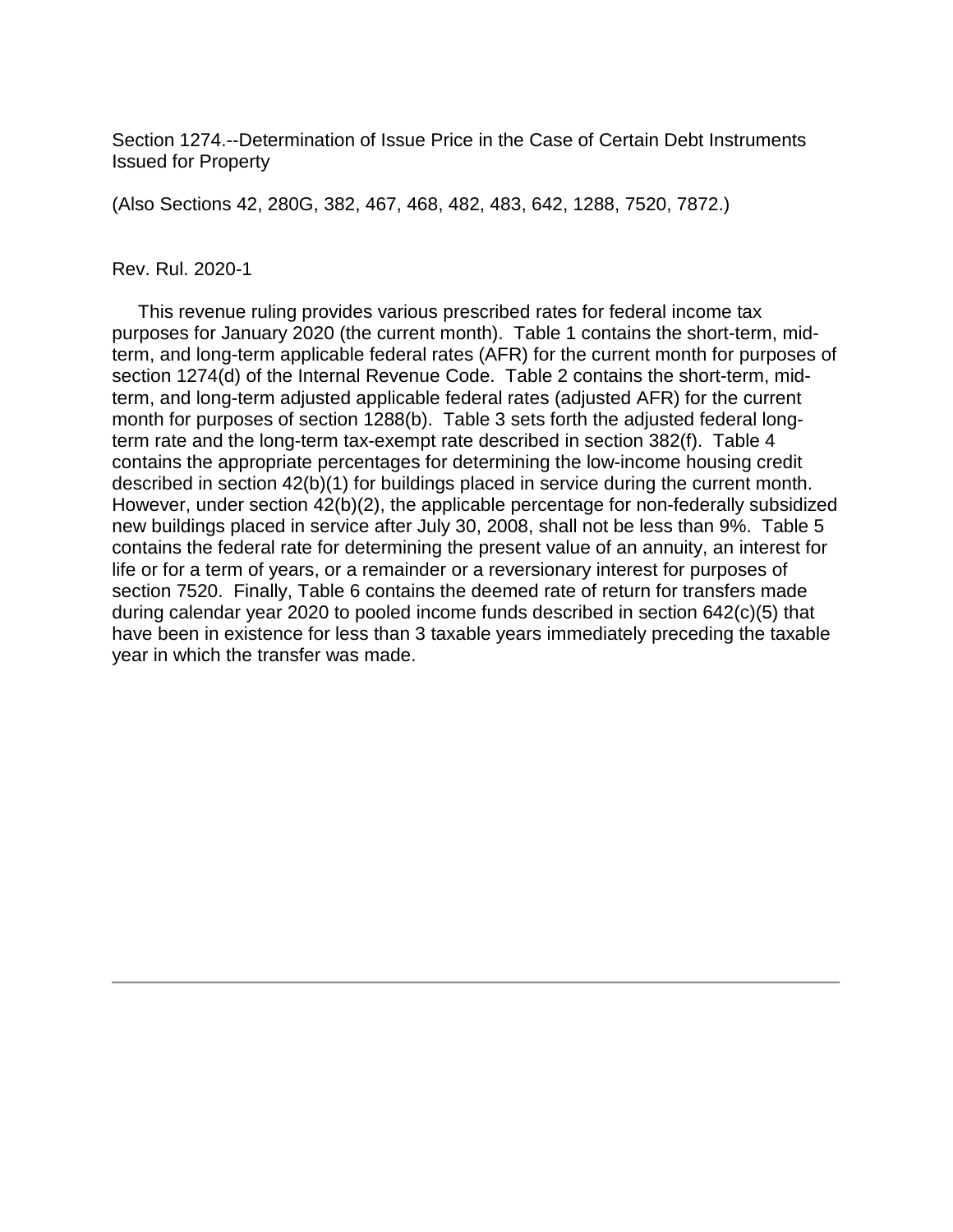# REV. RUL. 2020-1 TABLE 1

# Applicable Federal Rates (AFR) for January 2020

|            | Annual     | <b>Period for Compounding</b><br>Semiannual | <b>Quarterly</b> | <b>Monthly</b> |  |
|------------|------------|---------------------------------------------|------------------|----------------|--|
|            |            |                                             |                  |                |  |
|            | Short-term |                                             |                  |                |  |
| <b>AFR</b> | 1.60%      | 1.59%                                       | 1.59%            | 1.58%          |  |
| 110% AFR   | 1.76%      | 1.75%                                       | 1.75%            | 1.74%          |  |
| 120% AFR   | 1.92%      | 1.91%                                       | 1.91%            | 1.90%          |  |
| 130% AFR   | 2.08%      | 2.07%                                       | 2.06%            | 2.06%          |  |
|            | Mid-term   |                                             |                  |                |  |
| <b>AFR</b> | 1.69%      | 1.68%                                       | 1.68%            | 1.67%          |  |
| 110% AFR   | 1.86%      | 1.85%                                       | 1.85%            | 1.84%          |  |
| 120% AFR   | 2.03%      | 2.02%                                       | 2.01%            | 2.01%          |  |
| 130% AFR   | 2.19%      | 2.18%                                       | 2.17%            | 2.17%          |  |
| 150% AFR   | 2.54%      | 2.52%                                       | 2.51%            | 2.51%          |  |
| 175% AFR   | 2.96%      | 2.94%                                       | 2.93%            | 2.92%          |  |
|            | Long-term  |                                             |                  |                |  |
| <b>AFR</b> | 2.07%      | 2.06%                                       | 2.05%            | 2.05%          |  |
| 110% AFR   | 2.28%      | 2.27%                                       | 2.26%            | 2.26%          |  |
| 120% AFR   | 2.49%      | 2.47%                                       | 2.46%            | 2.46%          |  |
| 130% AFR   | 2.70%      | 2.68%                                       | 2.67%            | 2.67%          |  |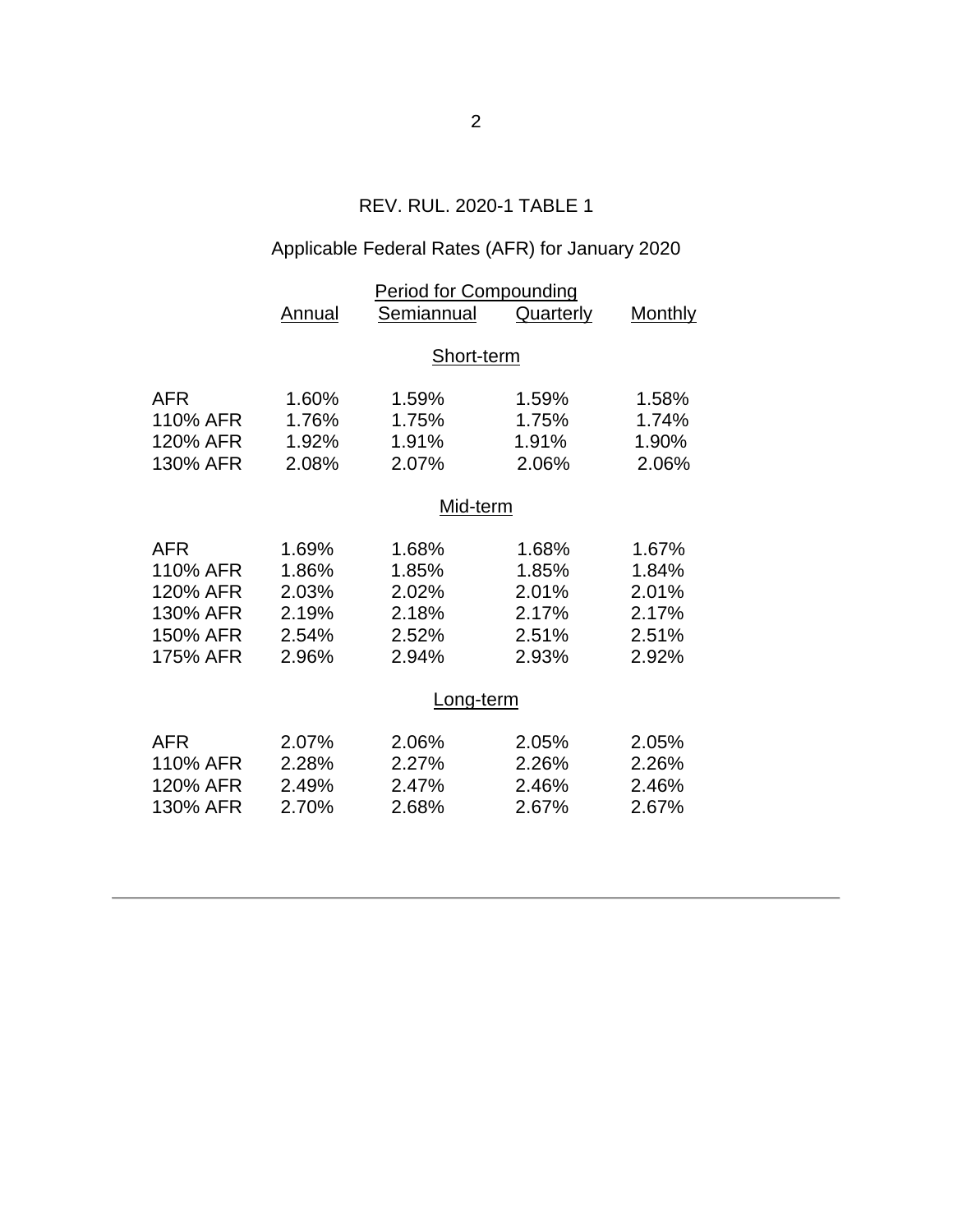# REV. RUL. 2020-1 TABLE 2

#### Adjusted AFR for January 2020

|                            | <b>Period for Compounding</b> |            |           |         |  |
|----------------------------|-------------------------------|------------|-----------|---------|--|
|                            | Annual                        | Semiannual | Quarterly | Monthly |  |
| Short-term<br>adjusted AFR | 1.21%                         | 1.21%      | 1.21%     | 1.21%   |  |
| Mid-term<br>adjusted AFR   | 1.28%                         | 1.28%      | 1.28%     | 1.28%   |  |
| Long-term<br>adjusted AFR  | 1.57%                         | 1.56%      | 1.56%     | 1.55%   |  |

# REV. RUL. 2020-1 TABLE 3

Rates Under Section 382 for January 2020

| Adjusted federal long-term rate for the current month                                                                                                                                | $1.57\%$ |
|--------------------------------------------------------------------------------------------------------------------------------------------------------------------------------------|----------|
| Long-term tax-exempt rate for ownership changes during the<br>current month (the highest of the adjusted federal long-term<br>rates for the current month and the prior two months.) | $1.59\%$ |

# REV. RUL. 2020-1 TABLE 4

Appropriate Percentages Under Section 42(b)(1) for January 2020 Note: Under section 42(b)(2), the applicable percentage for non-federally subsidized new buildings placed in service after July 30, 2008, shall not be less than 9%.

| Appropriate percentage for the 70% present value low-income<br>housing credit | 7.43% |
|-------------------------------------------------------------------------------|-------|
| Appropriate percentage for the 30% present value low-income<br>housing credit | 3.18% |